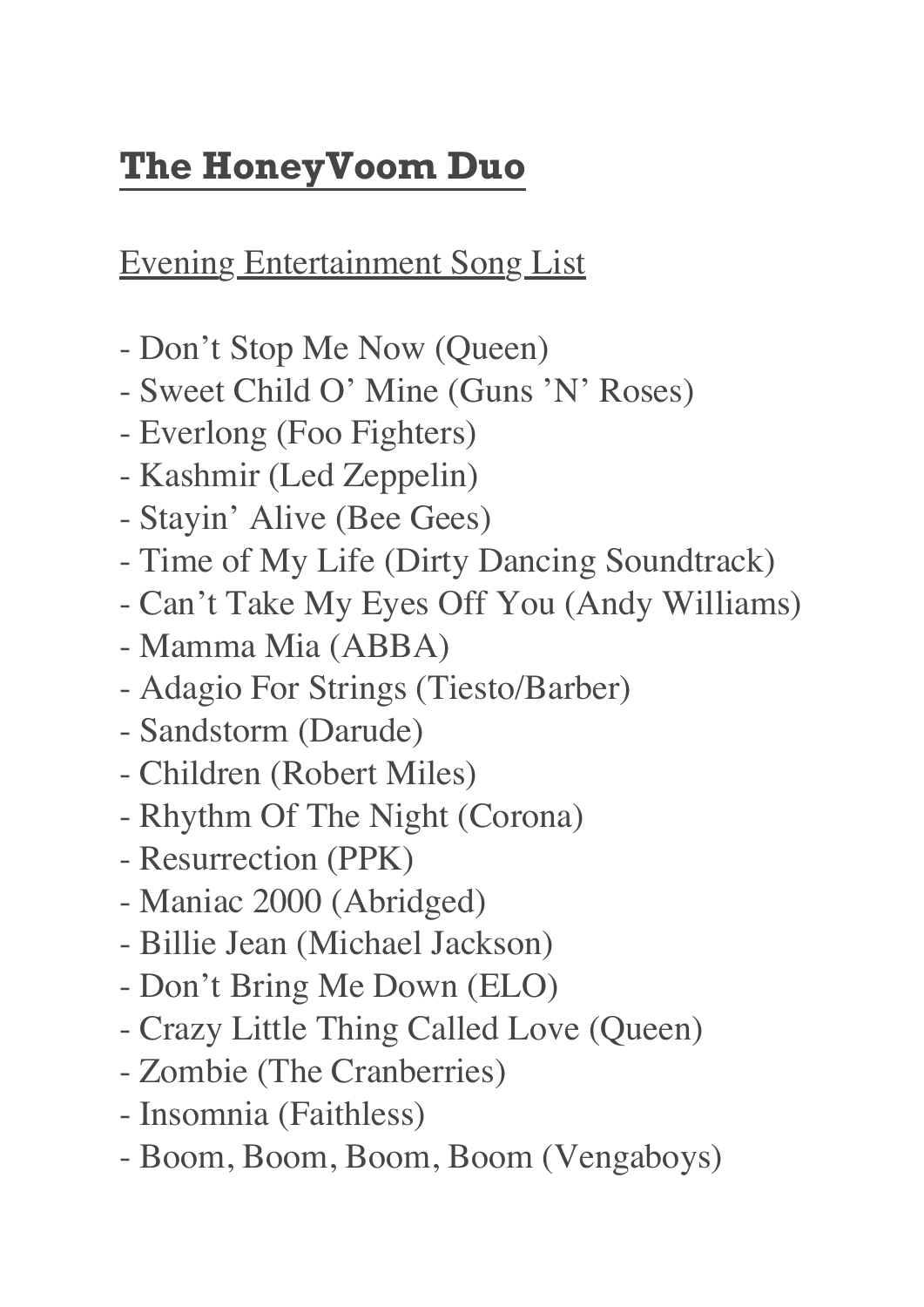- Castles In The Sky (Ian Van Dahl)
- Something (Lasgo)
- YMCA (Village People)
- I Will Survive (Gloria Gaynor)
- Better Off Alone (Alice Deejay)
- L'amour Toujours (Gigi D'Agostino)
- Zombie Nation (Kernkraft 400)
- Bellisima (DJ Quicksilver)
- 9pm Til I Come (ATB)
- Funkytown (Lipps Inc)
- Hot Stuff (Donna Summer)
- Lambada (Kaoma)
- Lady, Hear Me Tonight (Modjo)
- Rhythm Is A Dancer (Snap)
- What Is Love (Haddaway)
- Freed from Desire (Gala)
- Every Time We Touch (Cascada)
- The Lonesome Boatman (Dance Remix)
- I Was Made For Loving You (KISS)
- Daft Punk Medley
- Bohemian Rhapsody (Queen)
- Dreams (The Cranberries)
- Rather Be (Clean Bandit)
- Get Lucky (Daft Punk ft. Pharrell)